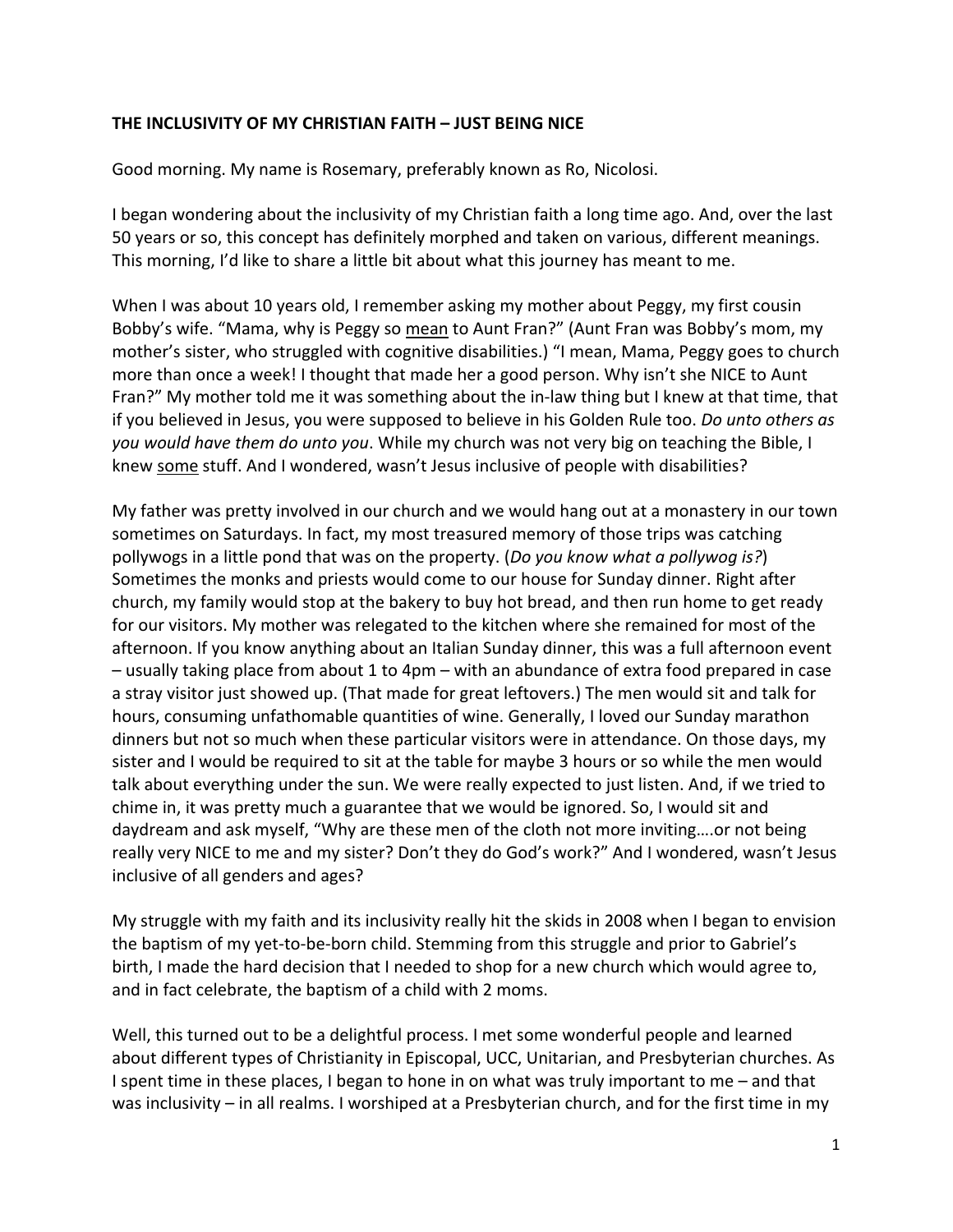life, with a woman pastor! And, I entered many a church adorned with the Rainbow Flag. Often, I heard about the need to focus on the marginalized people in our world. I was so excited to begin to feel acceptance, intellectually and personally, in a faith community. Now, the hard job was ahead…..to pick the place!

Instrumental in my finding this home for Gabriel and me was the influence of his 2 adopted "aunties", Mary McGibbon and Joanne Linder. Mary is here today. Thank you Mary. And I know Joanne is watching from above. Thank you Joanne. I am so grateful for them introducing us to TPC. What started with me hitting the skids evolved into an upward and beautiful journey into this community where I have felt loved, respected, and **INCLUDED**.

Over the last 10 years (minus a short few in the middle), the experiences that Gabriel and I have had at TPC have been life changing. The main reason we joined TPC was for the many vibrant children's programs offered by our church (thank you Jenness). Gabriel has been a happy camper each summer at BeeTree; he looks forward to this coming summer's weekend faith adventure to Massanetta Springs in Virginia with hundreds of other middle‐schoolers; and for many years now he has tolerated me being one of his teachers in his Sunday school class as he has learned about our faith. (And, thank you to Kim Whittle who leads this charge and makes me look good. Of course, she won't hear my accolades because she is in the classroom right now!) Gabriel has made friends with children and adults alike. I have seen him grow as he asks pressing questions about God's presence in our lives and I look forward to his many years of spiritual discovery ahead.

And, in addition to Gabriel, I have found community here too. I have been happy to work and socialize with many like-minded people. I have participated with and led book groups dissecting great works about our faith. (Thank you to Kelly Joffe, Jill Thomas, and Alison Peer for teaching me how to do it right.) I have become an active contributor to our mission of social justice, attending workshops on dismantling racial inequity (yay to my partners Judy Rice and Patty Rath), and lobbying in Annapolis with Mothers Demand Action to pass sensible gun reforms, to name just a few of these social justice activities. Sunday Community Lunch is another place I have been able to offer my service and interact with many different folks. Last week, about 32 church and community members enjoyed a delicious feast of chicken parmigiana, pasta, green bean casserole, lentil soup, salad, and an assortment of Graul's Market desserts. The food was prepared with love by my dedicated team, Lettuce Serve You. Thanks to Jen Bolster for her unbelievable leadership and great menus and recipes!

Recently, I joined the Adult Spiritual Formation Committee. We are working on some exciting programs to bring faith deeper into the lives of church members and, I know this effort will ultimately help my faith to grow. (I am excited to work with my pal, Ross Bregel, as well as so many other great folks.) The Diner's Club and the Prayer Buddy programs have given me great opportunities to make really good friends. Dotsie Bregel and I continue to pray together even though we are far past the Lenten season. And lastly, I have spent the last 2‐1/2 years in service as a Deacon following the excellent direction of Pat Keller, Jim Kuhlman, and now Mary Blann. Nothing has been more rewarding for my faith development. Visiting the homebound and